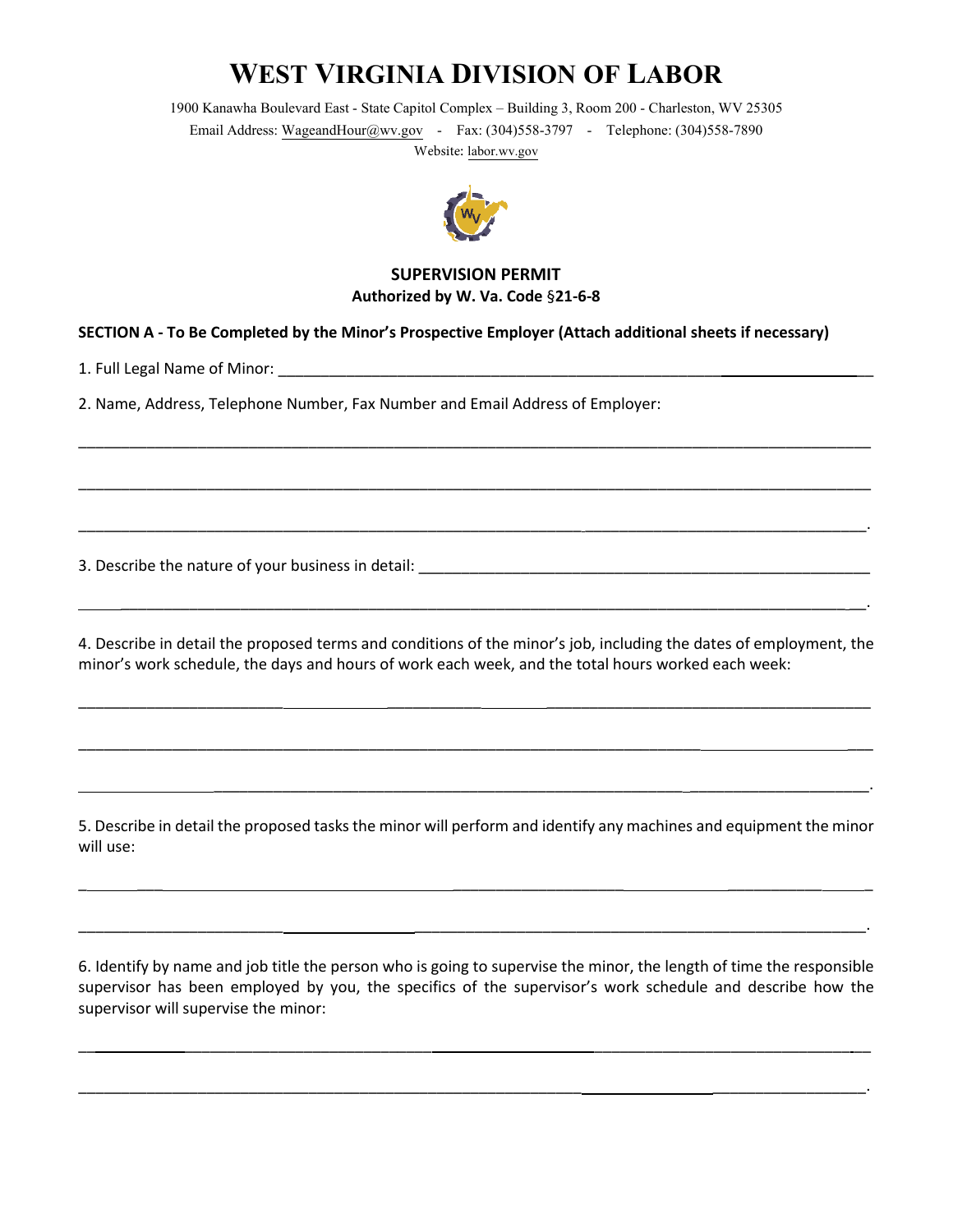7. Explain the minor's previous work experience, training or any other special circumstances that are related to the proposed tasks the minor will perform and the machines and equipment the minor will use:

8. Explain how and why you feel the proposed job will be in the minor's best interests, and how he or she will benefit from working for you:

\_\_\_\_\_\_\_\_\_\_\_\_\_\_\_\_\_\_\_\_\_\_\_\_\_\_\_ \_\_\_\_\_\_\_\_\_\_\_\_\_\_\_\_\_\_\_\_\_\_\_\_\_\_\_\_\_\_\_\_\_\_\_\_\_\_\_\_\_\_\_\_\_\_\_\_\_\_

**\_\_ \_\_\_\_\_\_\_\_\_\_\_\_\_\_\_\_\_\_\_\_\_\_\_\_\_\_\_\_\_\_\_\_\_\_\_\_\_\_\_\_\_\_\_\_\_\_\_\_\_\_\_\_\_\_\_\_\_\_\_\_\_\_\_\_\_\_\_\_\_\_\_\_\_\_\_\_**

\_ \_\_\_\_\_\_\_\_\_\_\_\_\_\_\_\_\_\_\_ \_\_\_\_ \_\_\_\_\_\_\_\_ \_ \_\_\_

\_ \_\_\_\_\_\_\_\_\_\_\_\_\_\_\_\_\_\_\_\_\_\_\_\_\_\_\_\_\_\_\_\_\_\_\_\_\_\_\_\_\_\_\_\_\_\_\_\_\_\_\_\_\_\_\_\_\_\_\_\_\_\_\_\_\_\_\_\_\_\_\_\_\_\_\_\_

□ **I understand that this Supervision Permit must be approved by the West Virginia Division of Labor Commissioner, or his or her representative, BEFORE the minor child can begin work;** 

□ **I further understand and agree that, if this Supervision Permit is approved, or approved with modifications, I will employ the minor according to the West Virginia Child Labor Act, W. Va. Code §21-6-1 through §21-6-11 and the terms and conditions above, or as modified;** 

□ **I expressly state that the employer is not subject to federal regulations concerning child labor, as found at http://www.dol.gov/whd/childlabor.htm;** 

□ **I also understand that I must keep this Supervision Permit on file as long as the minor is employed.**

| Printed Name of Person Completing this Section of the Supervision Permit<br>Title, Telephone Number, and Email Address of Employer's Authorized Representative |                                                                                                               |
|----------------------------------------------------------------------------------------------------------------------------------------------------------------|---------------------------------------------------------------------------------------------------------------|
|                                                                                                                                                                |                                                                                                               |
| SECTION B - To Be Completed by the Minor's Parent or Guardian                                                                                                  |                                                                                                               |
|                                                                                                                                                                |                                                                                                               |
|                                                                                                                                                                | (Attach additional sheets to include additional information you would like the Division of Labor to consider) |
|                                                                                                                                                                | , am the $\Box$ parent $\Box$ guardian of                                                                     |
| Printed Name Parent of Legal Guardian                                                                                                                          |                                                                                                               |
|                                                                                                                                                                | Full Legal Name of Minor, Age and Birthdate                                                                   |
| 10. Explain how and why you believe that the proposed job will be in your child's best interests:                                                              |                                                                                                               |
|                                                                                                                                                                |                                                                                                               |

11. Describe your child's previous work experiences or training, especially related to the proposed job:

\_\_\_\_\_\_\_\_\_\_\_\_\_\_\_\_\_ \_\_\_\_\_\_\_\_\_\_\_\_\_\_\_\_\_\_\_\_\_\_\_\_\_\_\_\_\_\_\_\_\_\_\_\_\_\_\_\_\_\_\_\_\_\_\_\_\_\_\_\_\_\_\_\_\_\_\_\_

\_\_\_\_\_\_\_\_\_\_\_\_\_\_\_\_\_\_\_\_\_\_\_\_\_\_\_\_\_\_\_\_\_\_\_ \_\_\_\_\_\_\_\_\_\_\_\_\_\_\_\_\_\_\_\_\_\_\_\_\_\_\_\_\_\_\_\_\_\_\_\_\_\_\_\_\_.